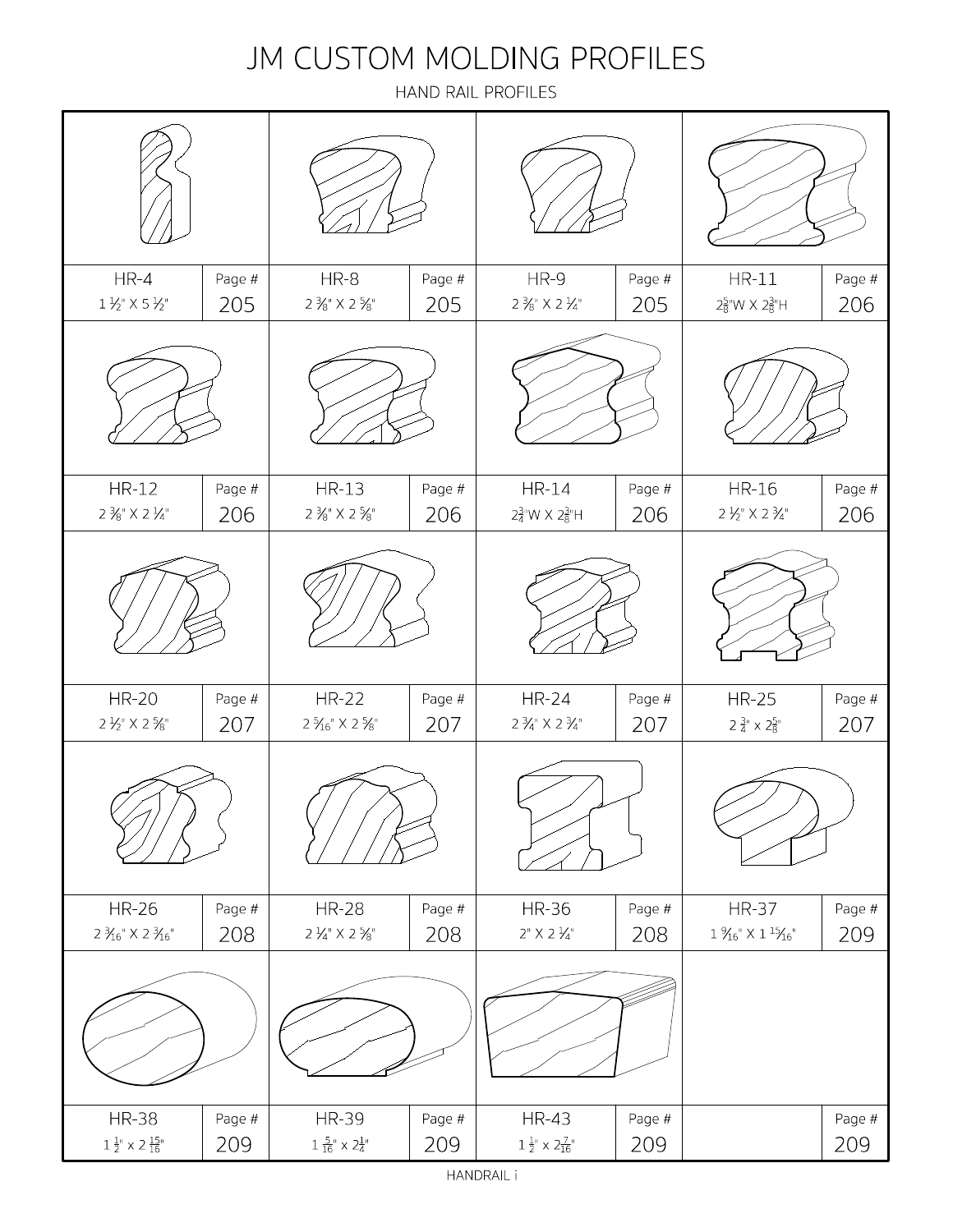#### JM CUSTOM MOLDING PROFILES

|               | $HR - 46 - 1^3_4 \times 2^1_2$                                                         |               |  |                 | $HR-48$ $1\frac{1}{8}$ " x 2 $\frac{1}{16}$ " |               |
|---------------|----------------------------------------------------------------------------------------|---------------|--|-----------------|-----------------------------------------------|---------------|
| Page #<br>209 | <b>HR-46</b><br>$1^{\frac{3}{4} \shortparallel} \times 2^{\frac{1}{2} \shortparallel}$ | Page #<br>209 |  | Page $#$<br>209 | <b>HR-48</b><br>$1_8^{1}$ X $2_{16}^{1}$ "    | Page #<br>209 |
|               |                                                                                        |               |  |                 |                                               |               |
|               |                                                                                        |               |  |                 |                                               |               |
|               |                                                                                        |               |  |                 |                                               |               |
|               |                                                                                        |               |  |                 |                                               |               |
|               |                                                                                        |               |  |                 |                                               |               |
|               |                                                                                        |               |  |                 |                                               |               |
|               |                                                                                        |               |  |                 |                                               |               |
|               |                                                                                        |               |  |                 |                                               |               |
|               |                                                                                        |               |  |                 |                                               |               |
|               |                                                                                        |               |  |                 |                                               |               |
|               |                                                                                        |               |  |                 |                                               |               |
|               |                                                                                        |               |  |                 |                                               |               |
|               |                                                                                        |               |  |                 |                                               |               |
|               |                                                                                        |               |  |                 |                                               |               |
|               |                                                                                        |               |  |                 |                                               |               |
|               |                                                                                        |               |  |                 |                                               |               |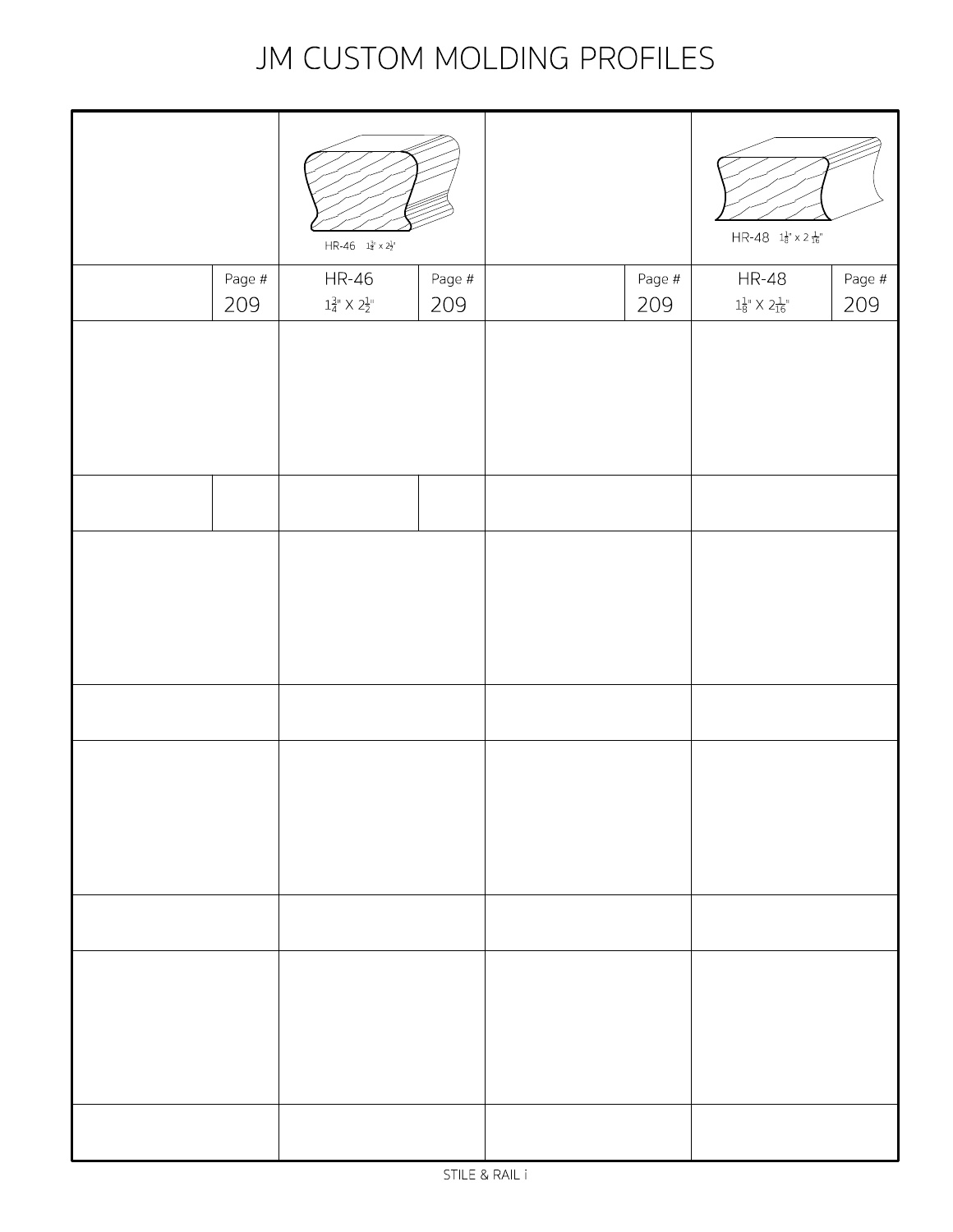

 $HR - 4$   $1\frac{1}{2}$   $\times$  5  $\frac{1}{2}$ 



6010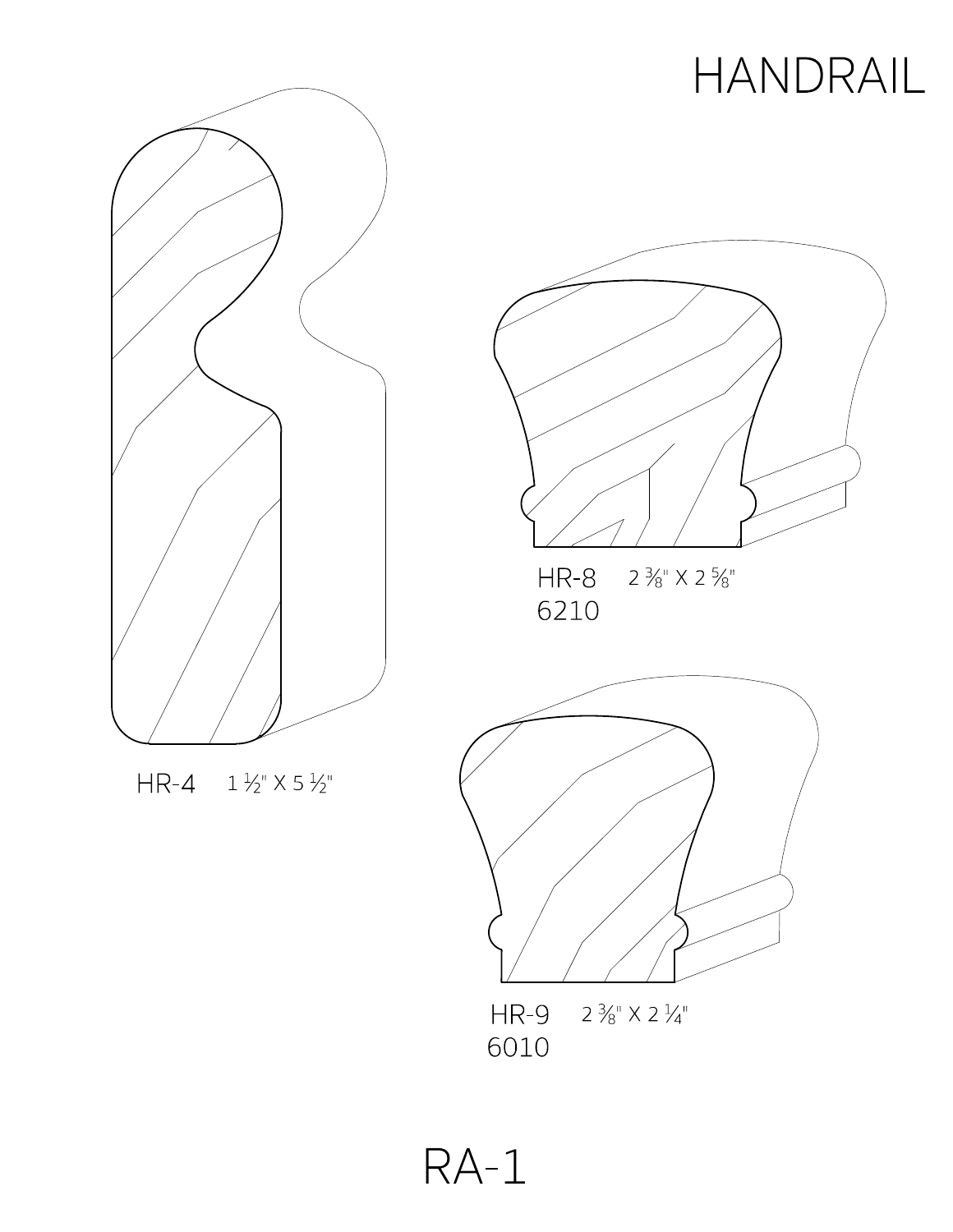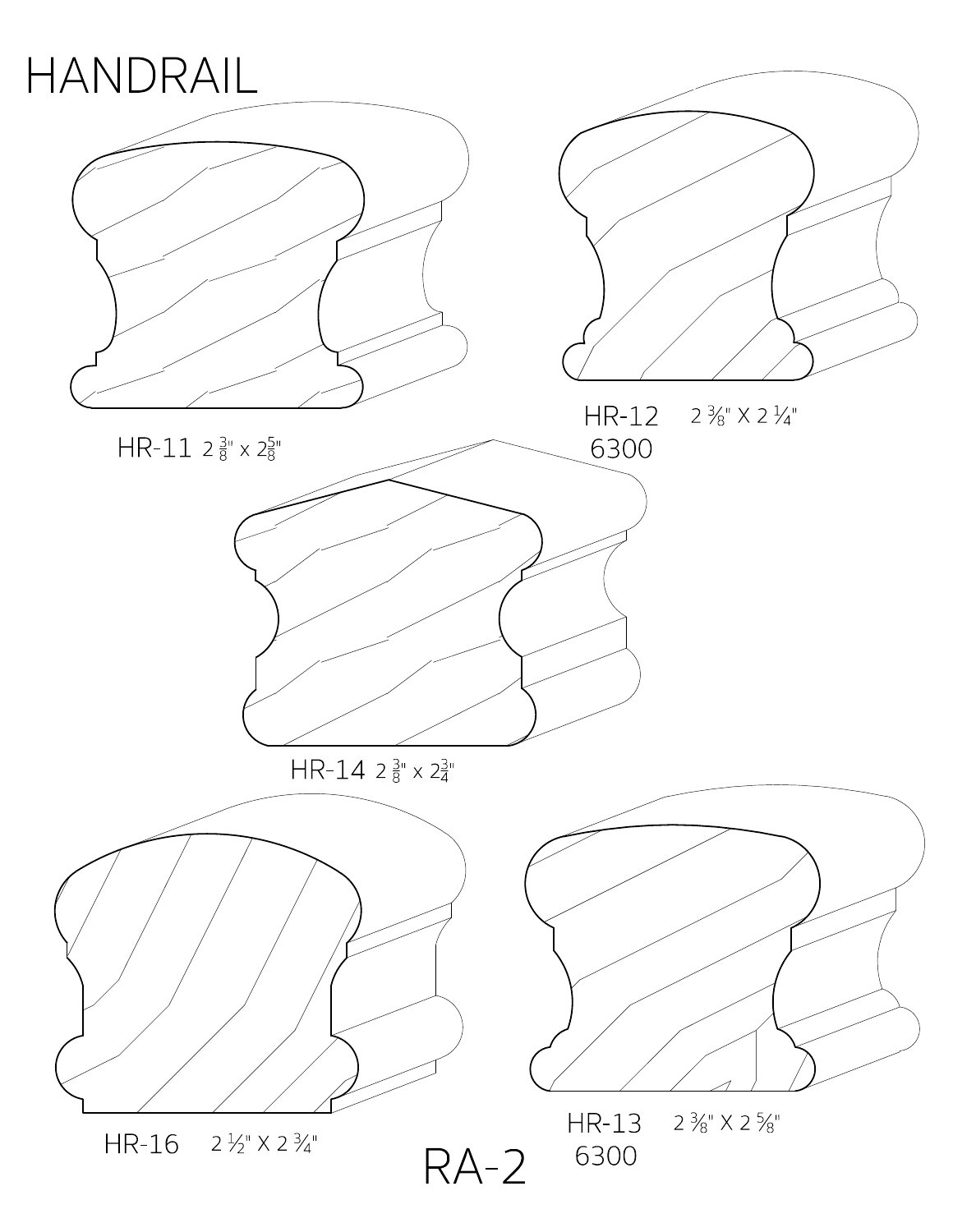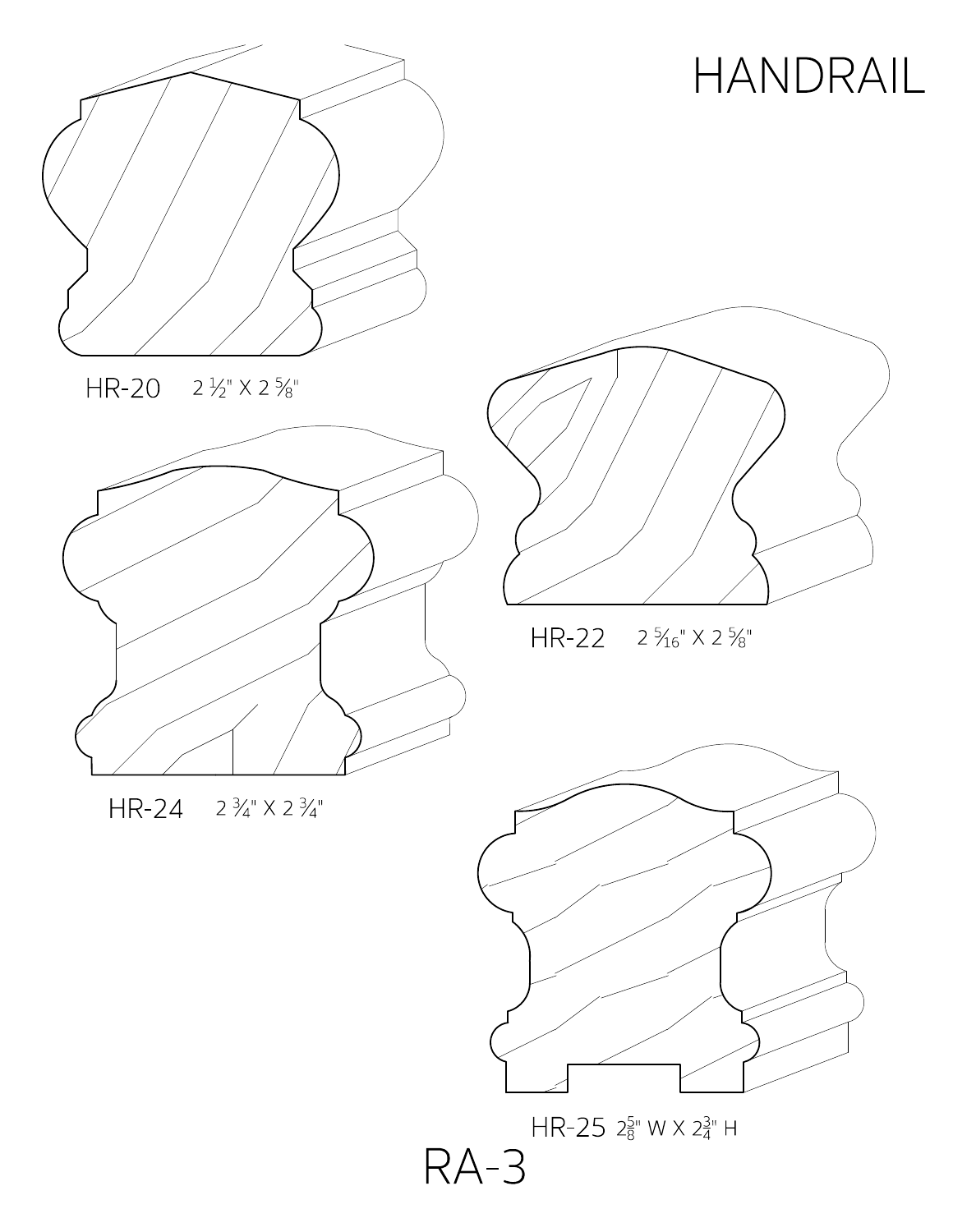

 $HR-26$   $2\frac{3}{16}$ "  $\times$  2 $\frac{3}{16}$ "



 $HR-28$   $2\frac{1}{4}$   $\times$   $2\frac{5}{8}$ "



 $HR-36$   $2" X 2 \frac{1}{4"$